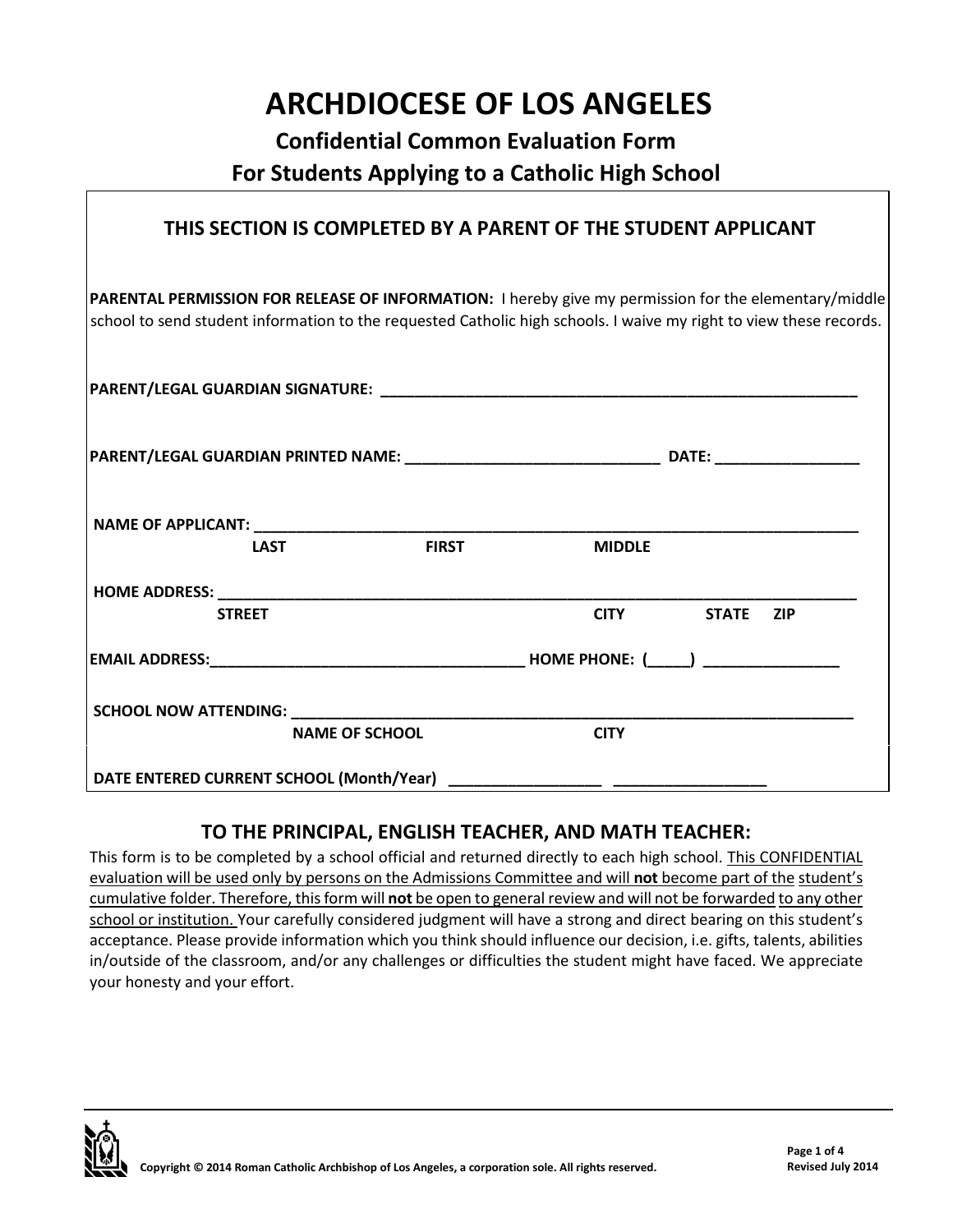| POSITION OF PERSON COMPLETING FORM:                                              |              |                 |
|----------------------------------------------------------------------------------|--------------|-----------------|
| PRINCIPAL   ENGLISH/LANGUAGE ARTS TEACHER                                        |              |                 |
|                                                                                  |              |                 |
| PRINTED NAME OF PERSON COMPLETING EVALUATION: __________________________________ |              |                 |
| EMAIL ADDRESS OF PERSON COMPLETING EVALUATION: _________________________________ |              |                 |
|                                                                                  |              |                 |
|                                                                                  |              |                 |
|                                                                                  |              |                 |
| <b>STREET</b>                                                                    | <b>CITY</b>  | <b>ZIP CODE</b> |
|                                                                                  |              |                 |
| <b>LAST</b>                                                                      | <b>FIRST</b> | <b>MIDDLE</b>   |

## **Confidential Common Evaluation Form**

| <b>STUDENT RATING</b>             | <b>EXCELLENT</b> | <b>GOOD</b> | <b>AVERAGE</b> | <b>POOR</b> | <b>UNABLE</b><br><b>TO</b><br><b>RESPOND</b> |
|-----------------------------------|------------------|-------------|----------------|-------------|----------------------------------------------|
| <b>MOTIVATION:</b>                |                  |             |                |             |                                              |
| <b>SENSE OF RESPONSIBILITY:</b>   |                  |             |                |             |                                              |
| <b>PERSONAL RELATIONSHIPS:</b>    |                  |             |                |             |                                              |
| <b>INITIATIVE AND LEADERSHIP:</b> |                  |             |                |             |                                              |
| <b>COOPERATION/EFFORT</b>         |                  |             |                |             |                                              |
| <b>GENERAL CONDUCT/BEHAVIOR</b>   |                  |             |                |             |                                              |
| <b>WORK AND STUDY HABITS</b>      |                  |             |                |             |                                              |
| <b>INTEGRITY</b>                  |                  |             |                |             |                                              |
| <b>DEMONSTRATION OF FAITH</b>     |                  |             |                |             |                                              |

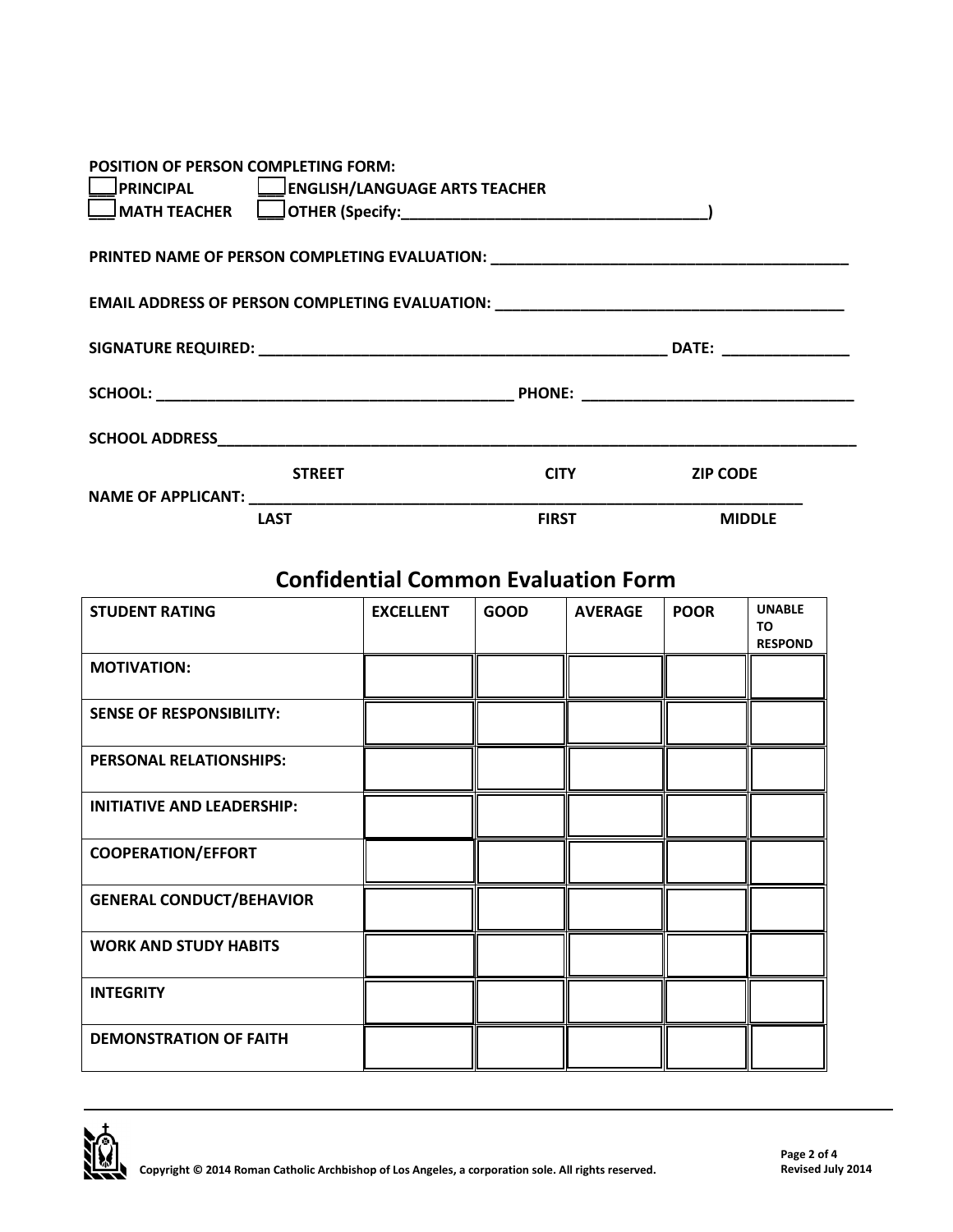#### **PLEASE PROVIDE ANY ADDITIONAL INFORMATION THAT MAY BE HELPFUL IN EVALUATING THIS STUDENT:**

#### **RECOMMENDATIONS**

|                                     | <b>STRONGLY</b><br><b>RECOMMEND</b> | <b>RECOMMEND</b> | <b>RECOMMEND</b><br><b>WITH</b><br><b>RESERVATIONS</b> | <b>DO NOT</b><br><b>RECOMMEND</b><br>(Please explain) | <b>SPECIAL</b><br><b>CIRCUMSTANCE</b> |
|-------------------------------------|-------------------------------------|------------------|--------------------------------------------------------|-------------------------------------------------------|---------------------------------------|
| <b>ACADEMICALLY</b>                 |                                     |                  |                                                        |                                                       |                                       |
| <b>OBSERVED</b><br><b>CHARACTER</b> |                                     |                  |                                                        |                                                       |                                       |
| <b>OVERALL</b>                      |                                     |                  |                                                        |                                                       |                                       |

**PRINTED NAME OF PERSON COMPLETING EVALUATION: \_\_\_\_\_\_\_\_\_\_\_\_\_\_\_\_\_\_\_\_\_\_\_\_\_\_\_\_\_\_\_\_\_\_** 

**POSITION: \_\_\_\_\_\_\_\_\_\_\_\_\_\_\_\_\_\_\_\_\_\_\_\_\_\_\_\_\_\_\_\_\_\_\_\_\_**